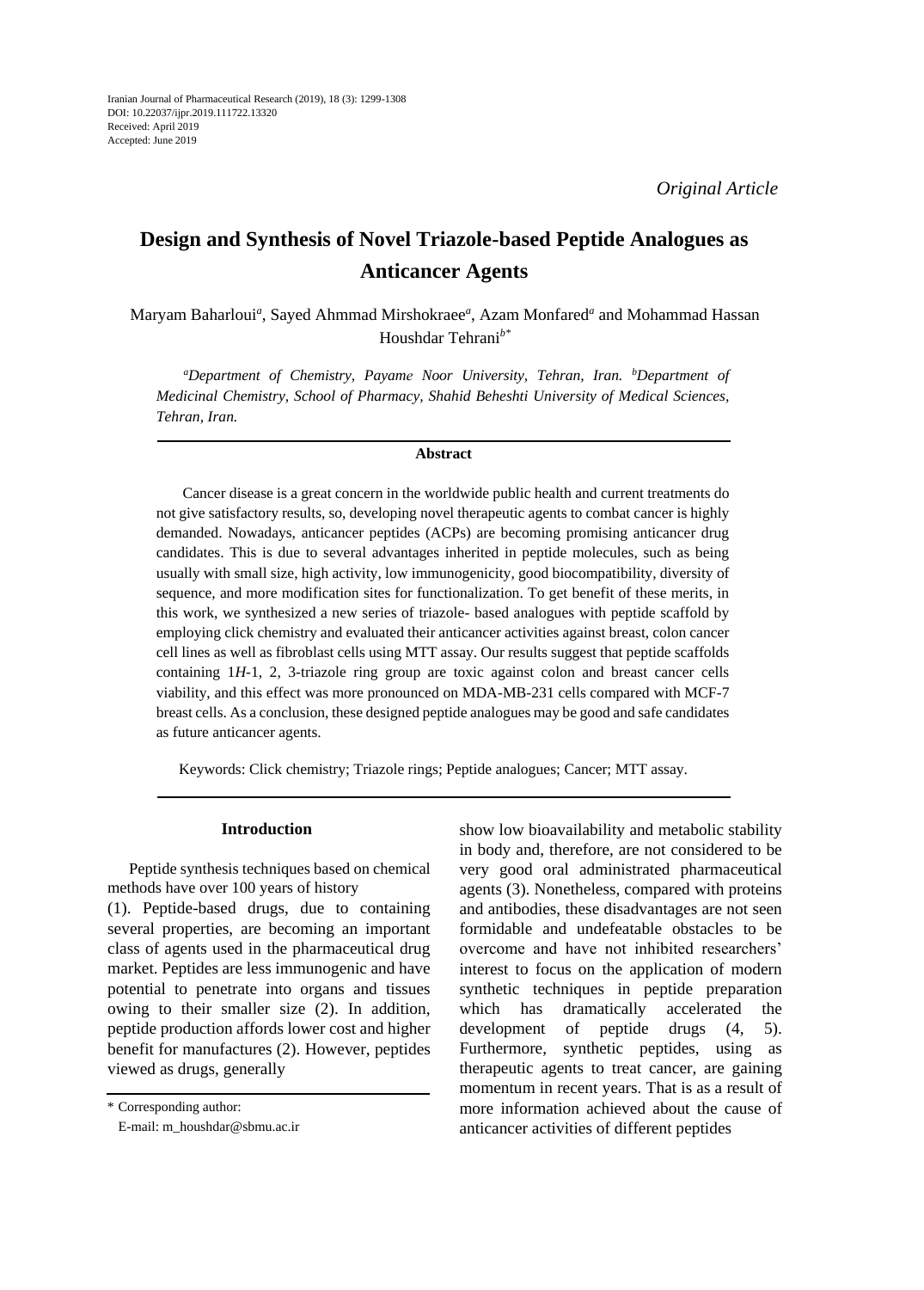which is attributed to a variety of mechanisms such as inhibition of angiogenesis, proteinprotein interactions, enzymes, proteins, signal transduction pathways, or gene expression (6- 13). In view of further application of peptides in the biological system and from the point of gaining benefit from the variety of techniques in peptide synthesis, application of click chemistry has received a great interest among researchers.

Click chemistry, being rather an attractive approach to the synthesis of chemical scaffolds introduced by Sharpless in 2001, describes a tailoring chemistry to generate new substances quickly and reliably by joining small chemical units together. This is inspired by the fact that nature also generates substances by joining small molecular units (14). Click chemistry has been defined as a reaction that is modular, wide in scope, high yielding, free from offensive byproducts, stereospecific, and simple to perform that requires benign or no solvent (15). Such chemistry has found wide applications not only in synthetic organic chemistry (16), but in dendrimer and polymer chemistry (17), material sciences (18), bioconjugation

chemistry (19), and pharmaceutical sciences (20).

From the list of click reactions, there were especial interests in using the Cu(I)-catalyzed variant of the Huisgen 1,3-dipolar cycloaddition of azides and alkynes for the synthesis of 1,4 disubstituted 1,2,3-triazoles, which are important targets for drug discovery

(21). 1,2,3-Triazoles possess various biological properties including antibacterial, antiallergic, anti-HIV, herbicidal, fungicidal, and anticonvulsant activity (22). Additionally, triazole rings are used as optical brighteners, light stabilizers, fluorescent whiteners, and corrosion retarding agents (23). For example, Tazabactam **1**, Cefatrizine **2**, HIV-1 protease inhibitor **3**, potential anticancer agent **4,** or nonnucleoside reverse transcriptase inhibitor **5** are examples of five-membered ring analogs from 1,2,3-triazole heterocycles (Figure 1) (24-28).

Joining 1, 2, 3-triazole rings and peptide structures possess diverse biological properties including HIV-1 protease inhibition, anticancer potency, and radiolabeling character for tumor diagnosis (3, 29). The present study is



Figure 1. Examples of medicinal 1, 2, 3-triazole ring containing derivatives.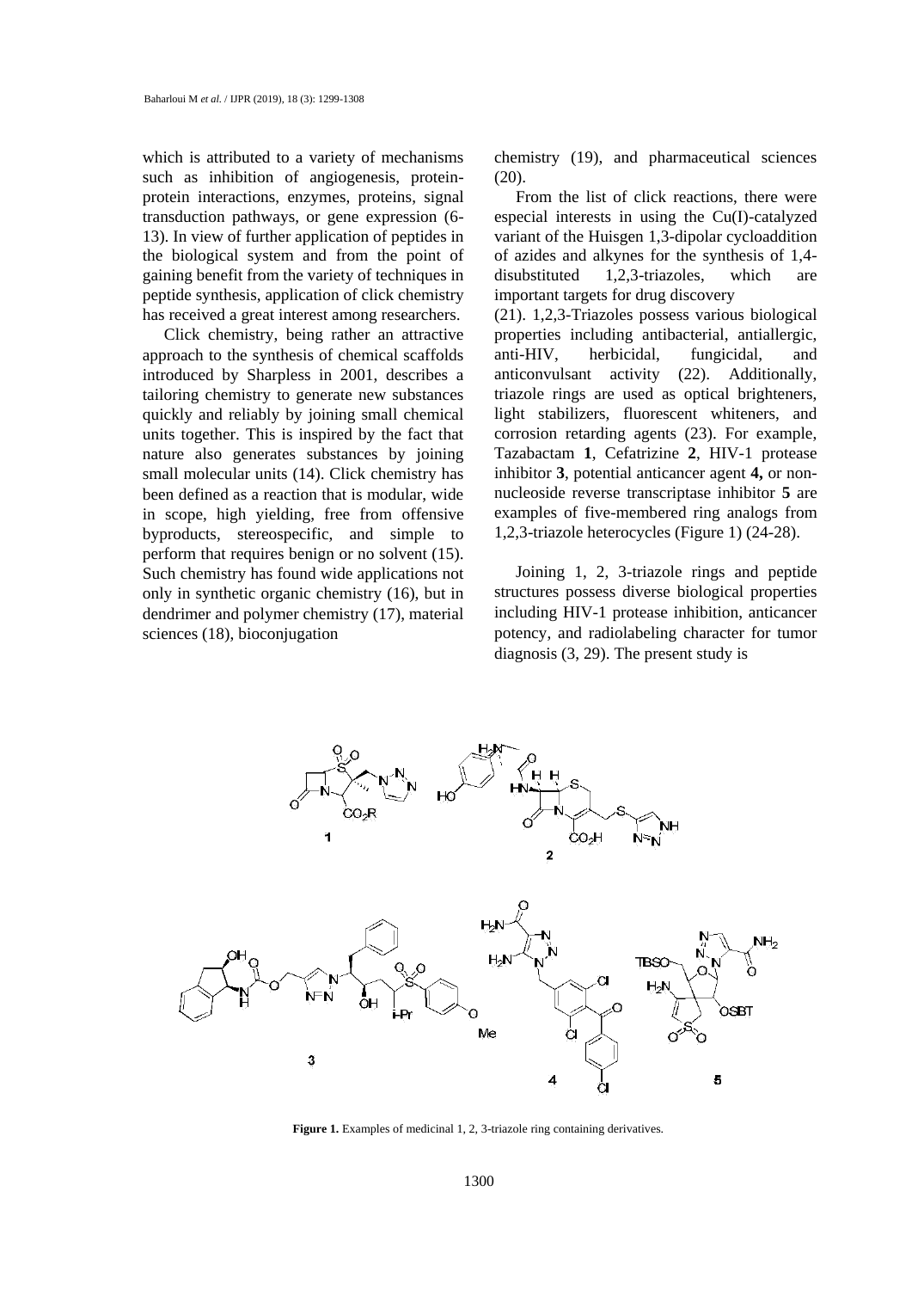

**Scheme 1.** Preparation 4-(4-phenyl-1H-1, 2, 3-triazol-1-yl) benzoic acid. 1) NaNO2 /HCl, NaN3. 2) CuSO4/ sodium ascorbate.

aimed to use this approach by synthesizing peptides containing a triazole ring moiety to further explore the anticancer activity of such combination.

## **Experimental**

# *Materials and Methods*

All the chemicals including protected amino acids, Wang resin, and reagents for peptide synthesis were provided from Bachem AG, Switzerland or Santa Cruz Biotechnology Inc; U. S. A. The solvents were purchased from Sigma-Aldrich.

IR spectra of the samples were obtained using a Perkin–Elmer PE 843 IR spectrophotometer, UK. Mass spectra of the samples were recorded on an Agilent 6410 QQQ LCMass spectrometer.

# *Synthesis of triazole peptides*

*Preparation of 4-azido benzoic acid*

The azido compound was prepared according to the published method with some modification (30). In brief, 4-aminobenzoic acid (1.64 g, 12.0 mmol) was dissolved in 10 mL water with concentrated hydrochloric acid (6 mL, 12 N). The mixture was stirred at room temperature for 1 h, then cooled to 0-5  $\degree$ C in ice bath, and to which, an aqueous Na  $NO<sub>2</sub>$  solution (13 mmol, 10 mN) was added dropwise. After 5 min, an aqueous solution of sodium azide (13 mmol, 10 mL) was added to the reaction which was stirred for 5 min.

The precipitate was isolated by filtration, and extracted with Ethanol (20 mL). The

solvent was removed by vacuum to give a light yellow solid (yield 75%). The crude solid was used for the next step of synthesis. IR (KBr): (cm-1) 1687, 1700 (C=O carboxylic), 2137(N3), 1585, 1613 (aromatic ring). LC-MS (ESI) m/z: 161.8(M-1).

*Preparation 4-(4-phenyl-1H-1, 2, 3-triazol-1-yl) benzoic acid*

The triazole compound was synthesized in accordance with the method previously reported with some changes (Scheme 1) (31).

To a round bottom flask, 4-azidobenzoic acid (1 eq) and phenylacetylene (1 eq) in methanol: water (50:50), sodium ascorbate (50 mg) and CuSO<sup>4</sup> (13.4 mg) were added in sequence. The reaction was stirred at room temperature overnight. The flask content was poured into water (20 mL) and then extracted with ethyl acetate ( $3 \times 20$  mL). The whole organic solvent was washed with saturated NaCl solution ( $2 \times 15$ ) mL) and dried on sodium sulphate powder. After filtration, the solvent was evaporated in vacuum and the crude precipated product was collected (yield 70%). IR (KBr): n (cm -1) 1545, 1594 (aromatic rings), 1420 (N=N). LC-MS (ESI) m/z: 265.9(M+1).

#### *Peptide synthesis on resin*

Two peptides, GLTSK and GEGSGA, previously detected in common bean fractions as inhibitors of human colorectal cancer cells, were synthesized on solid phase method using Wang resin (32). The resin (0.5 g, 1.0-2.5 mmol/g substitution) was swollen in a reactor (fitted at the bottom with a fritted glass filter) by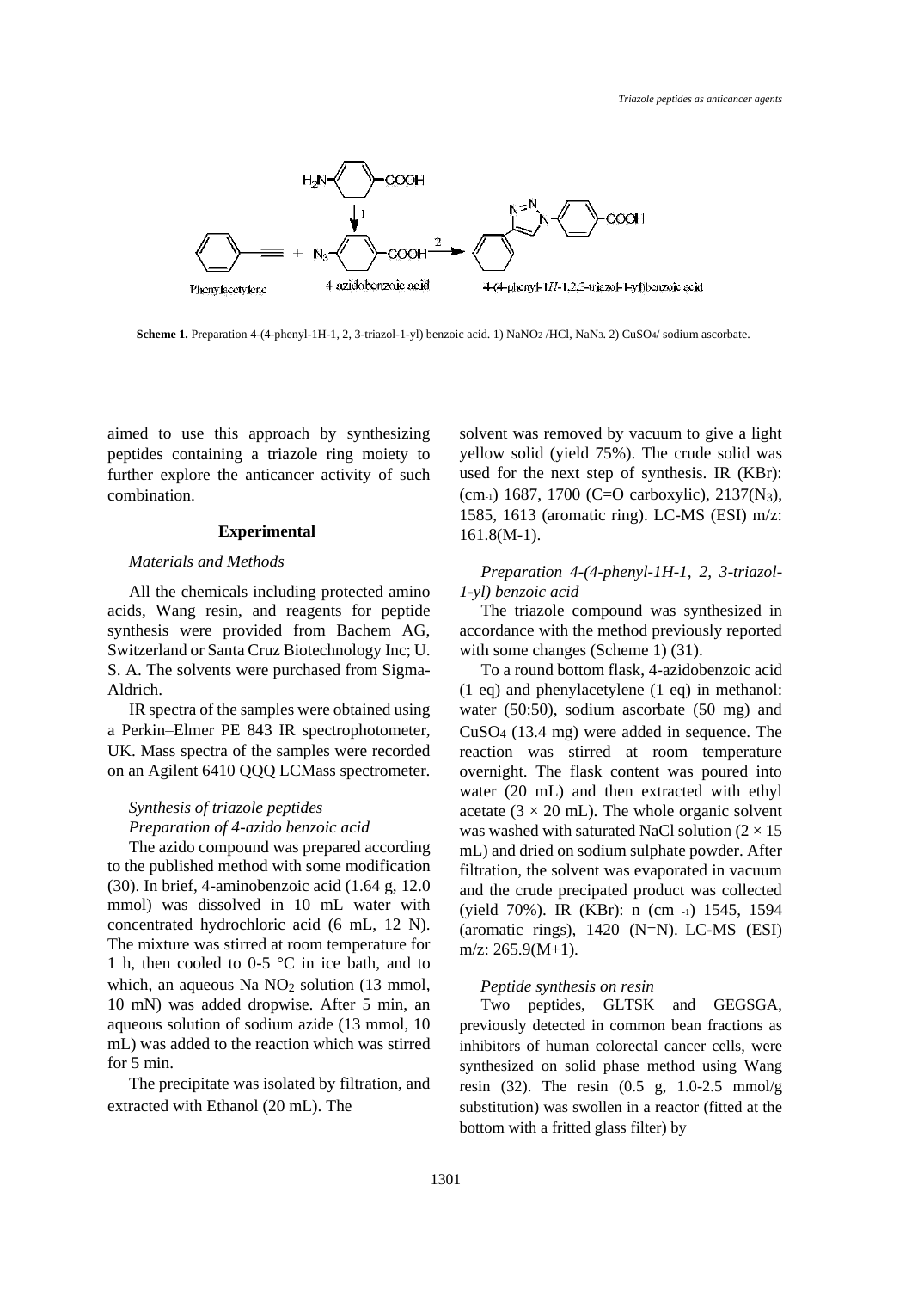

**Scheme 2.** Preparation of triazole peptide conjugate. 1) HOBt, DMAP, DIC, in DMF. 2) Piperazine,in DMF. 3) HOBt, DIC, in DMF. 4) TFA with scavengers.

the solvent mixture DMF/ DCM (1: 9, 10 mL) for 1 h and then the solvent was drained off. The first amino acid (2.0 eq), HOBT (2.0 eq) and 4 dimethyl amino pyridine (DMAP) (0.1 eq) in 5 mL DMF were added to the reactor. Diisopropylcarbodiimide (DIC, 1.0 eq) was then added to the reaction vessel and the reactor was shaken for 3 h at room temperature. After 3 h, the mixture was added piperdine/acetic anhydride (2.0 eq: 2.0 eq) and the reaction was stirred for 30 min at room temperature. Following removing solvent by filtration, the resin was washed with DMF  $(3 \times 5 \text{ mL})$ , DCM  $(3 \times 5 \text{ mL})$ , and methanol  $(3 \times 5 \text{ mL})$ . Removing the Fmoc protecting group of the amino acid attached to the resin was performed by treating resin with a solution of piperazine/ DMF (10%) for 20 min. The solution was then drained and the resin was washed with DMF (2

 $\times$  5 mL). The second amino acid was used with HOBt and DIC (without DMAP) for attaching to the first amino acid bound to the resin. It was followed by washing resin with DMF and DCM. Deprotection was also performed by the *N*terminal Fmoc removal of the newly formed peptide bound to the resin. Other amino acids were used for bonding to the above peptide linked with resin followed by deprotection, accordingly.

*Preparation of triazole peptides linked to the resin*

A mixture of the triazole compound, 4-(4 phenyl-1H-1, 2, 3-triazol-1-yl) benzoic acid (2 eq) with HOBt (2 eq) and DIC (2 eq) in 5 mL DMF was prepared and added to a part of peptide linked- resin in the reactor. The reaction was shaken for 3 h at room temperature. Then, the solvent was drained and the resin was washed with DMF ( $3 \times 5$  mL) and DCM ( $3 \times 5$  mL).

# *Cleavage of the peptides from the resin* Both classes of peptides and triazole

conjugated peptides were cleaved from the resin by a solution (10 mL) of trifluoroacetic

acid/DCM/anisole /triisopropylsilane (50:45:2.5:2.5) for 2 h. After filtration, the filtrate was added dropwise to an ice-cold diethyl ether. Thus, the precipitated peptides were collected by filtration, washed with cold ether, and kept in a cold and dried condition (Scheme 2).

# *Cell toxicity study*

To determine the cytotoxicity of the peptides and their triazole conjugates, three human cancer cell lines were employed; MCF-7 and MDA-MB-231(two breast cancer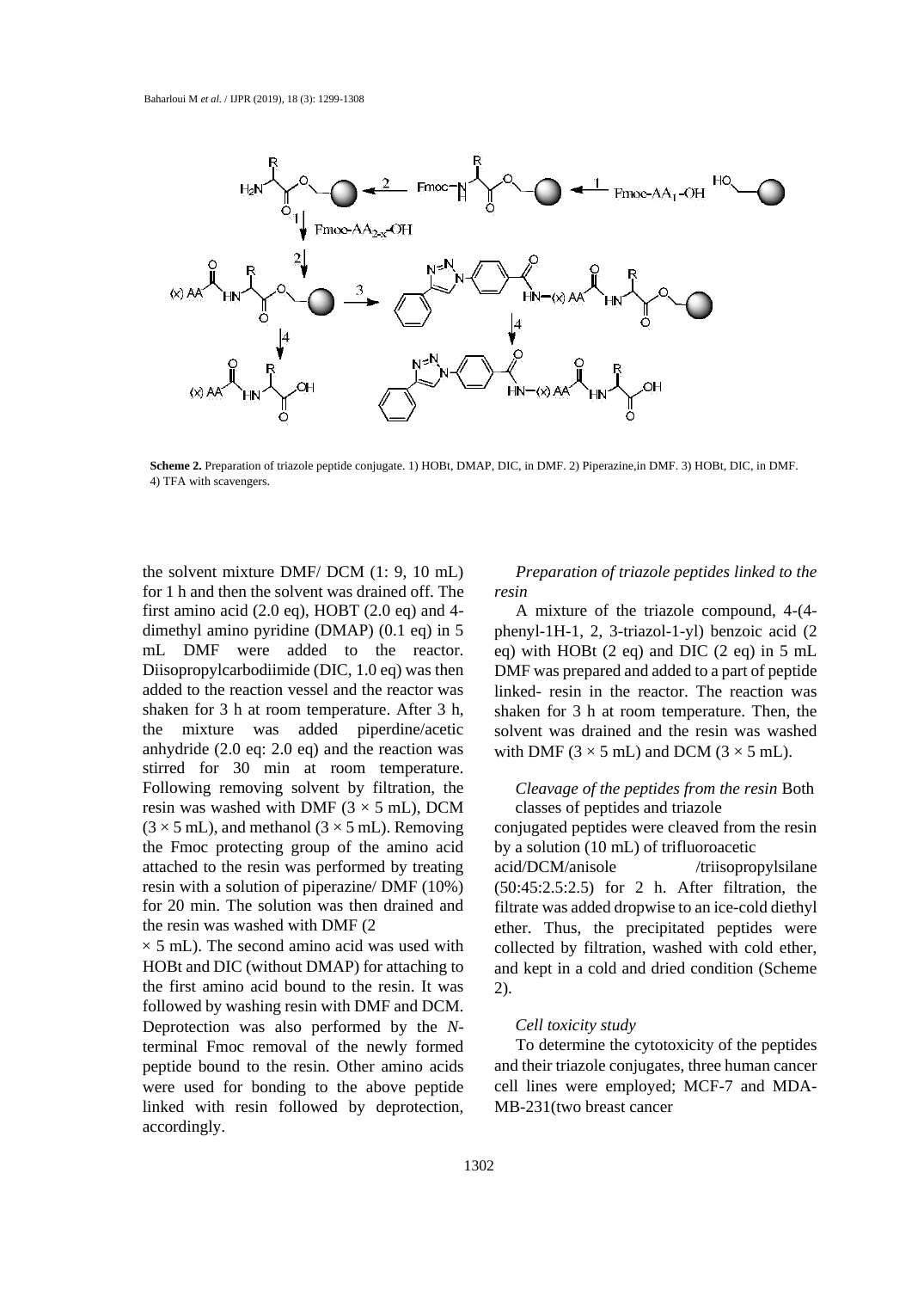

**Figure 2.** Mass spectrum of the triazole-GLTSK peptide conjugate.

Cell Lines), and HT-29 (Human Colorectal Adenocarcinoma Cell Line). Human skin fibroblast cell line was also included for comparison. Cell toxicity experiments were carried out in accordance with the previously reported methods with some modification (33, 34). At 37 °C under  $CO_2$ /air (5:95%), the cells were grown in RPMI1640 medium, enriched with fetal bovine serum (FBS, 10%), penicillin (100  $\mu$ g/mL), and streptomycin (100  $\mu$ g/mL). The Cell viability was examined by employing the MTT technique which its principle is on the basis of the transformation of 3-(4, 5 dimethylthiazol-2-yl)-2, 5-diphenyltetrazolium bromide (MTT) dye to formazan formed as purple crystals by succinate dehydrogenase enzyme of mitochondria in the alive cells. The cells were breeded into 96-well plates at a concentration of 10<sup>4</sup> cells/well and incubated for 24 h. The cells were exposed to 10, 100, and 1000 nM concentrations of the peptides for 48 h. MTT (10 μL, 5 mg/mL in PBS) was added to each well at the end of each time analysis, and the microplate was kept at 37  $\degree$ C for 4 h.

The medium solution containing MTT was discarded and DMSO (100 μL) was replaced to each well to dissolve the formazan crystals. The plates were then maintained for 20 min at 37 °C. At the end, the optical density of each well was read at 570 nm against the reference wavelength of 630 nm as the background

employing a spectrophotometer plate reader (Infinite® M200, TECAN) (35). Ciprofloxacin as a positive cytotoxic control of the peptides was used. Data were shown as the mean of triplicate measuring of the number of living cells.

## **Results**

Two peptides,  $GLTSK$  ( $C_1$  mother) and  $GEGSGA (C<sub>2</sub> mother) were synthesized by solid$ phase peptide synthesis (SPPS) method using Wang resin with 75% and 80% yield, respectively and their purities were good enough according to the mass spectra results. A part of the each peptide, before cleavage from the resin, was also connected *N*-terminally to 4-(4-phenyl-1H-1, 2, 3-triazol-1-yl) benzoic acid, as shown in Scheme 2 and their mass spectra results gave the appropriate molecular weights, *i.e.*, m/z 751.8(M+1) for triazole-GLTSK and 723.7 (M+1) for triazole-GEGSGA peptide conjugates as shown in Figures 2 and 3, respectively. Anticancer activities of the  $C_1$  and  $C_2$  mother peptides were examined on HT-29 colon cancer cell line and the results showed over 90% cell proliferation inhibition using MTT assay (Table 1).

The  $C_1$  and  $C_2$  peptides and their triazole derivatives were also exposed to the breast cancer cell lines MCF-7, MDA-MB-231, as well as the skin fibroblast cells (HFF-1). The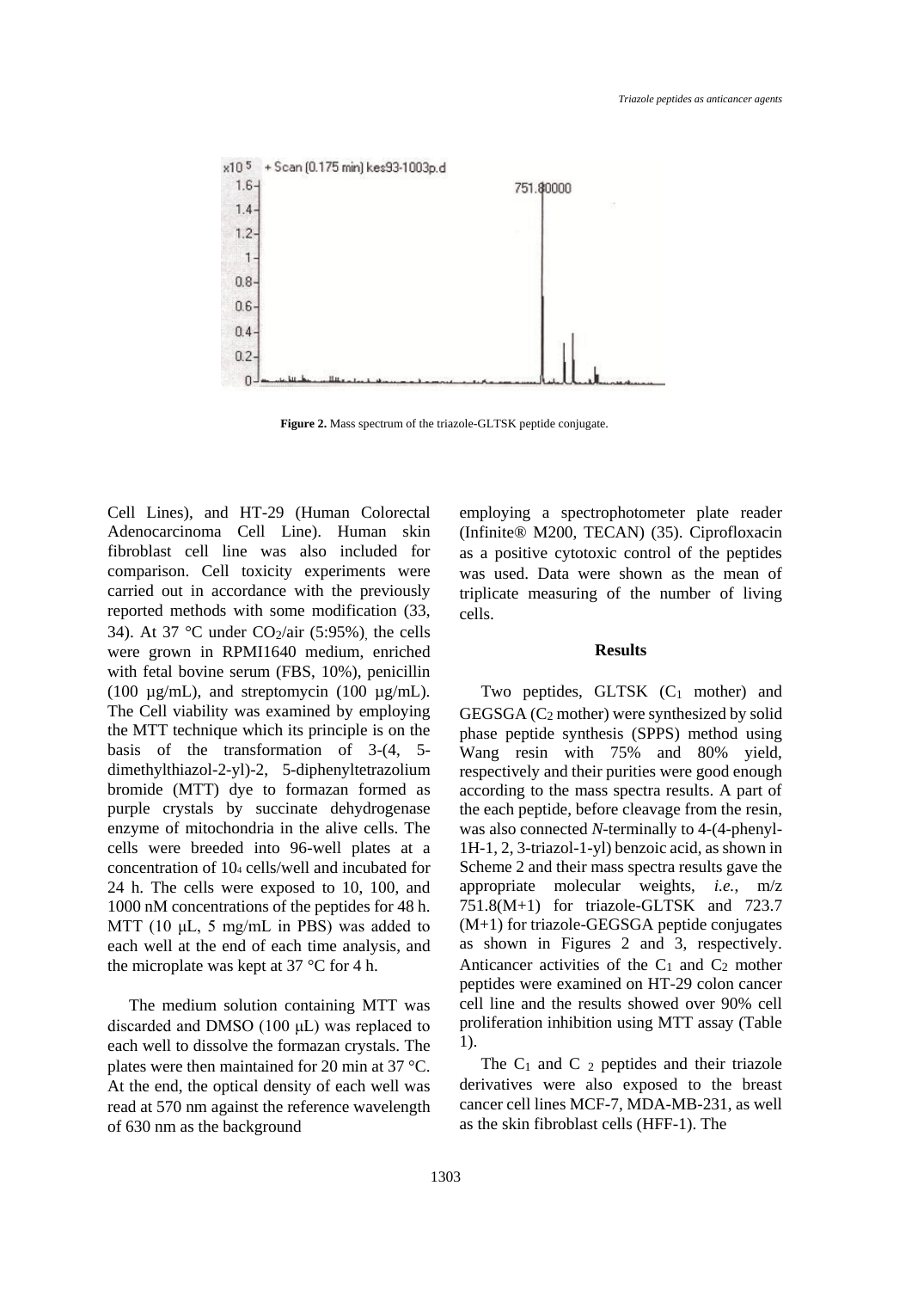

**Figure 3.** Mass spectrum of the triazole-GEGSGA peptide conjugate.

| <b>Colon Cancer cells (HT-29)</b> |                         |                                    |  |  |
|-----------------------------------|-------------------------|------------------------------------|--|--|
|                                   | Concentration $(\mu M)$ | Inhibition $(\% )$ (Mean $\pm$ SD) |  |  |
| $C_1$ mother                      | 10                      | $93.01 \pm 1.01$                   |  |  |
| $C_1$ mother                      | 100                     | $93.06 \pm 0.48$                   |  |  |
| $C_1$ mother                      | 1000                    | $92.31 \pm 0.16$                   |  |  |
| C <sub>1</sub> Triazole           | 10                      | $92.8 \pm 0.16$                    |  |  |
| $C_1$ Triazole                    | 100                     | $92.67 \pm 0.45$                   |  |  |
| $C_1$ Triazole                    | 1000                    | $92.36 \pm 0.74$                   |  |  |
| $C_2$ mother                      | 10                      | $92.79 \pm 0.54$                   |  |  |
| $C_2$ mother                      | 100                     | $93.01 \pm 0.57$                   |  |  |
| $C_2$ mother                      | 1000                    | $92.66 \pm 0.44$                   |  |  |
| C <sub>2</sub> Triazole           | 10                      | $92.56 \pm 0.28$                   |  |  |
| C <sub>2</sub> Triazole           | 100                     | $92.34 \pm 0.68$                   |  |  |
| C <sub>2</sub> Triazole           | 1000                    | $91.87\pm0.39$                     |  |  |
| Ciprofloxacin                     | 10                      | $93.02\pm0.47$                     |  |  |
| Ciprofloxacin                     | 100                     | $93.01 \pm 0.41$                   |  |  |
| Ciprofloxacin                     | 1000                    | $92.56 \pm 0.41$                   |  |  |

**Table 1.** Anticancer activity of pentapeptides GLTSK (C1), hexapeptide GEGSGA (C2) and their Triazole analogues on Colon cancer cell line HT-29, using MTT assay.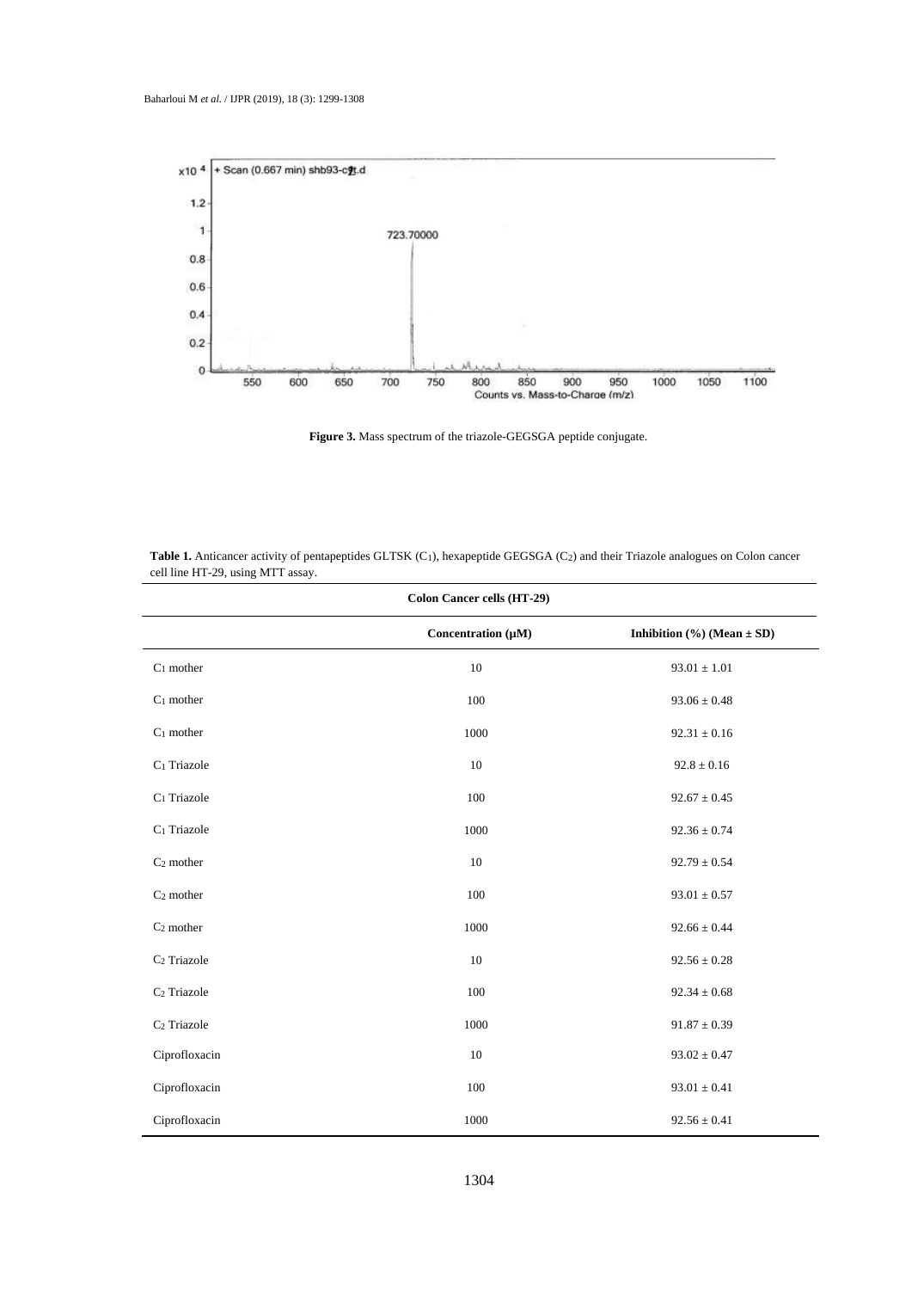| Inhibition $(\% )$ (Mean $\pm$ SD)   |                  |                  |                         |  |
|--------------------------------------|------------------|------------------|-------------------------|--|
| Compounds (Concentration 10 $\mu$ M) | MCF-7 cells      | MDA-MB-231 cells | <b>Fibroblast cells</b> |  |
| $C_1$ (mother)                       | $50.11 \pm 2.09$ | $78.7 + 1.60$    | $4.41 \pm 2.70$         |  |
| C <sub>1</sub> Triazole              | $59.76 + 10.34$  | $79.9 + 0.49$    | $3.11 \pm 1.19$         |  |
| $C2$ (mother)                        | $83.39 + 0.84$   | $79.32 + 0.23$   | $3.11 \pm 1.19$         |  |
| C <sub>2</sub> Triazole              | $82.12 + 0.48$   | $81.22 + 0.30$   | $5.97 \pm 1.62$         |  |
| Ciprofloxacin                        | $76.41 + 1.08$   | $81.11 + 0.23$   | $2.33 \pm 1.19$         |  |

Table 2. Anticancer activity of pentapeptides GLTSK (C<sub>1</sub>), hexapeptide GEGSGA (C<sub>2</sub>), their triazole derivatives on MCF-7, MDA-MB-231 and fibroblast cells (HFF-1), using MTT assay.

results of their anticancer activities, using MTT assay, are given in Table 2.

#### **Discussion**

Click chemistry is a powerful technique for joining various molecular structures to produce chemicals with improved and sometimes with new characteristics to use for diverse applications in biological and pharmaceutical fields (3). Using click chemistry, a triazole scaffold often is produced between two molecular fragments. Molecules containing a triazole ring have many biological activities including anti-inflammatory, antileishmanial, antimicrobial, antitubercular, and anticancer activities (36, 37). Among the biologically active molecules, designing drugs with peptide-based structure containing a triazole ring is an interesting area of research for investigators (3, 29). Such triazole ring containing peptides can also be used in bioconjugation reactions for radiolabelling study in identifying unleashed angiogenesis of tissues *i.e.*, tumors and cancer cells (29). In this study click chemistry was employed to synthesize triazole peptides in order to evaluate their anticancer activities. The 1,2,3 Triazole ring structure as a linker moiety synthesized by click chemistry, as was first reported by Huisgen, needs high temperature applied in the reaction. On the other hand, the reaction produces a mixture

of 1,4 and 1,5 disubstituted isomers (38). By discovering copper monovalent (Cu<sub>1</sub>) as a catalyst for such ring formation, the rate of reaction was raised. Moreover, the reaction proceeded regioselectively and produced only 1, 2, 3- triazole with 1, 4-disubstituted isomer (39). In the present study, to construct triazole ring structure, CuSO<sup>4</sup> along with sodium ascorbate (which give Cu<sup>1</sup> indigenously insite the reaction) were used  $(31)$ . Two peptides, GLTSK  $(C_1)$ mother) and GEGSGA  $(C_2$  mother) were chosen to study their cytotoxic activity, since these peptides, found in four cultivars of common bean, demonstrated antiproliferative activity on some human colon cancer cells (32). The results of MTT assay showed that these peptides were toxic on colon cancer, HT-29 cells, with 10, 100, and 1000 µM concentrations, all with more than 90% activity (Table 1), confirming the previous findings mentioned above. To investigate the cytotoxic activities of these peptides on other tissues, breast cancer cells of MCF-7, MDA-MB-231 were exposed to the low concentrations (10  $\mu$ M) of the peptides as well as their triazole analogues. Comparing with Ciprofloxacin, as a control drug, cytotoxic activities of these peptides were quite significant. Moreover, triazole derivatives of these peptides preserved and rather raised the cytotoxicity of the peptides. Peptide  $C_1$  showed toxicity on MCF-7 cells less than MDA-MB-231cells.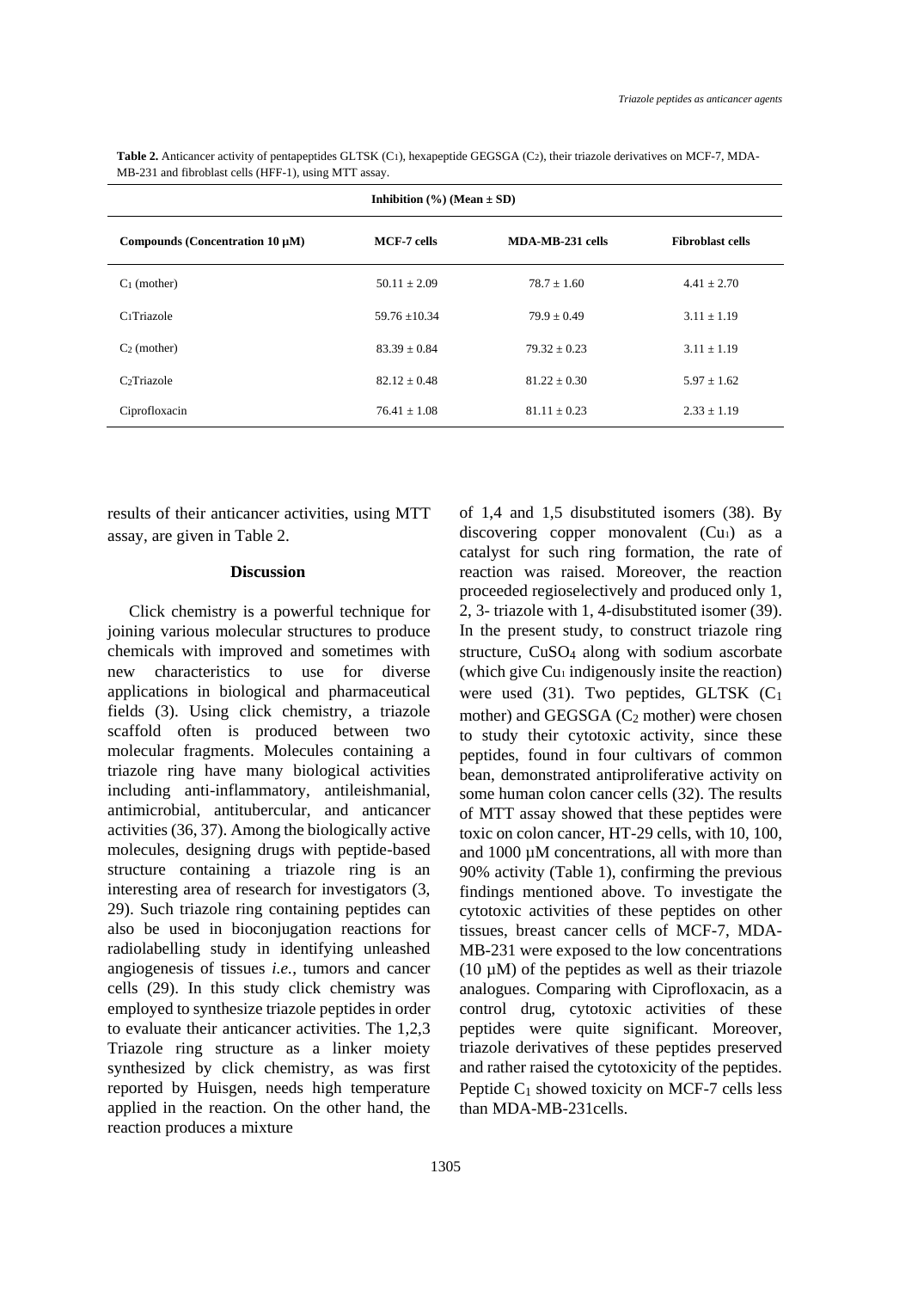However, triazole derivative of  $C_1$  could improve peptide toxicity towards MCF-7(see Table 2). Referring to peptide  $C_2$ , although the peptide showed toxic effect on MCF-7 cells higher than  $C_1$  peptide,  $C_2$  triazole derivative did not raise the activity of the mother peptide, rather reduced it. Since  $C_1$  peptide and its triazole derivative carry positive and neutral net charges at physiologic pH (assuming pH 7.2), respectively, and in this regard,  $C_2$  and its triazole derivative have negative net charges, the aforementioned phenomena can be interpreted that MCF-7 cells preferably select negative rather than neutral ion to allow for entrance. Also, the hydrophobicity of the  $C_2$  and its triazole conjugate (although with a rather less hydrophobic character) should be high enough to help and force these compounds enter into MCF-7 cells. For more confirmation, it was reported that  $C_2$  (as being GEGSGA peptide) is more hydrophobic than  $C_1$  (as being GLTSK peptide) (32). Ciprofloxacin as a control drug demonstrated a lower toxic effect due to its less hydrophobic property as well as being a zwitter ionic molecule. On the other hand, MDA-MB-231cells are promiscuous and accept any kind of positive or negative ionic molecule with moderate hydrophobic character. In this regard, for the more hydrophilic molecule, the chance would be the better for cell entrance (see Table 2). It is to be mentioned that although the cytotoxicity of these peptides against the breast cancer cells was generally less than the colon cancer cells, safety profile of these peptides on normal cell lines, HFF-1, could be seen as an advantage.

## **Conclusion**

Click chemistry reaction has been largely used in peptide-based drug research. This reaction is very useful for peptide modification hoping to increase the metabolic stability of the peptides. Also, the benefits of this technique are selectivity, efficiency, and mild reaction condition in producing the desired compounds. It is a convenient way to link together two chemicals with different identities, such as peptide fragments with some other functional groups or moieties. In addition, the biological

activities of such combinations could be increased. Accordingly, our results indicated that the pentapeptide GLTSK and hexapeptide GEGSGA and their triazole derivatives could be conveniently prepared by solid phase peptide synthesis (spps) method in a short period of time with a high yield. Following examining the cytotoxicity of these synthetic peptides, they exhibited significant anticancer activities against colon and breast cancer cells. Moreover, between two breast cancer cell lines, the peptides and especially their triazole conjugates showed more significant cytotoxic activity on MDA-MB-231 cells rather than on that of MCF-7 cells. Considering the safety profile of these peptides achieved by examining their effects on HFF-1 fibroblast cells, the strategy of synthesizing triazole peptide derivatives may give interesting implications for the construction of structurally diverse heterocyclic molecules which find applications in combinatorial chemistry, diversity oriented synthesis, bioconjugation chemistry, and drug discovery.

#### **Acknowledgement**

We gratefully acknowledge the financial support from the Research Council of Shahid Beheshti University of Medical Sciences.

### **References**

- (1) Chandrudu S, Simerska P and Toth I. Chemical methods for peptide and protein Production. *Molecules* (2013) 18: 4373-88.
- (2) Vlieghe P, Lisowski V, Martinez J and Khrestchatisky M. Synthetic therapeutic peptides: science and market. *Drug Discov. Today* (2010) 15: 40–56.
- (3) Li H, Aneja R and Chaiken I. Click chemistry in peptide-based drug design. *Molecules* (2013) 18: 9797- 817.
- (4) Merrifield RB. Solid phase peptide synthesis. I. The synthesis of a tetrapeptide. *J. Am. Chem. Soc.* (1963) 85: 2149–54.
- (5) Dawson PE, Muir TW, Clark-Lewis I and Kent SB. Synthesis of proteins by native chemical ligation. *Science* (1994) 266: 776–79.
- (6) Rosca EV, Koskimaki JE, Rivera CG, Pandey NB, Tamiz AP and Popel AS. Anti-angiogenic peptides for cancer therapeutics. *Curr. Pharm. Biotechnol*. (2011) 12: 1101–16.
- (7) Karagiannis ED and Popel AS. Novel anti-angiogenic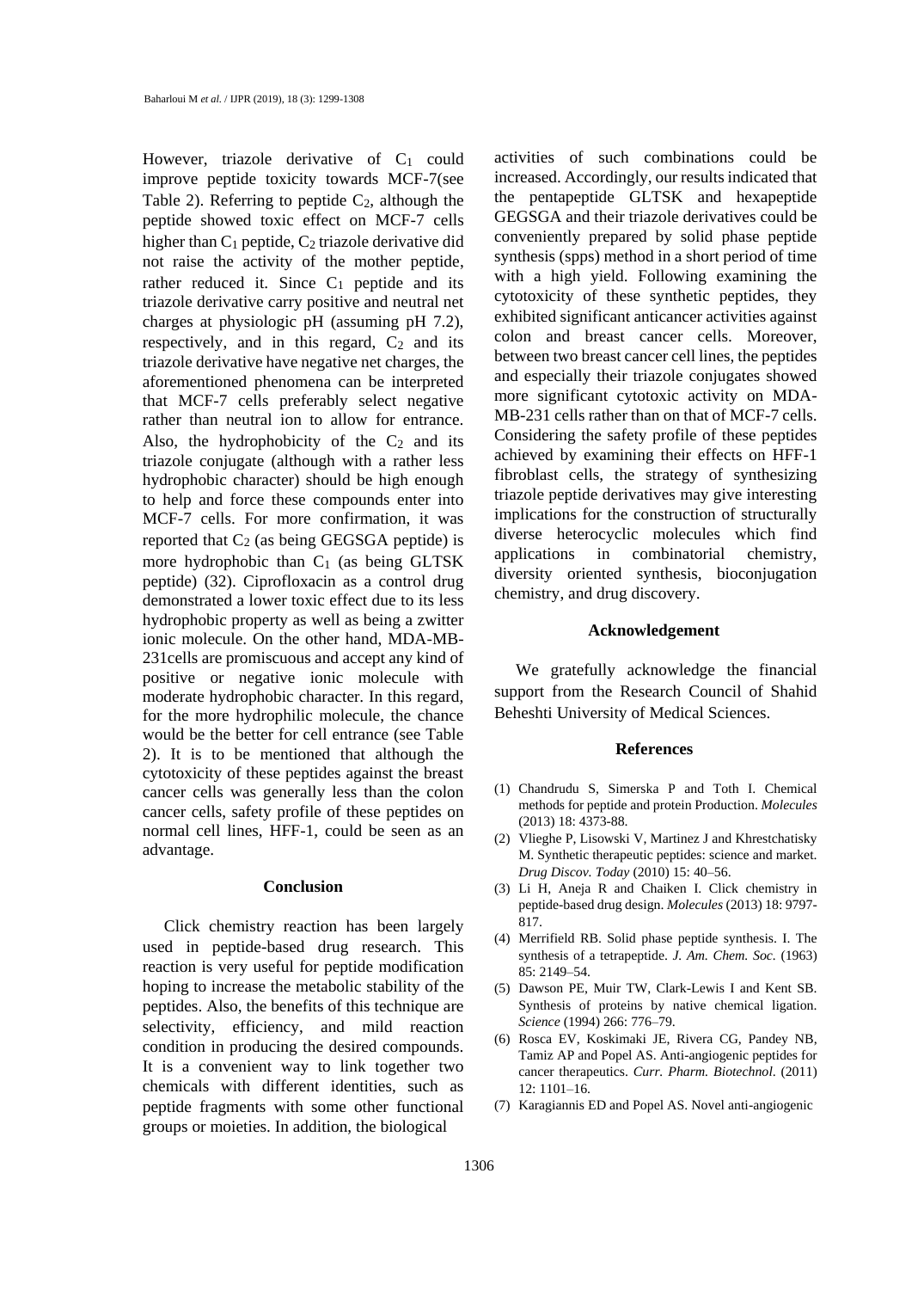peptides derived from ELR-containing CXC

chemokines. *J. Cell. Biochem.* (2008) 104: 1356–63.

- (8) Kritzer JA, Stephens OM, Guarracino DA, Reznika SK and Schepartza A. *β*-Peptides as inhibitors of proteinprotein interactions. *Bioorg. Med. Chem.* (2005) 13: 11–6.
- (9) Mochly-Rosen D and Qvit N. Peptide inhibitors of protein protein interactions: from rational design to the clinic. *Chim. Oggi*. (2010) 28: 14–6.
- (10)Eldar-Finkelman H and Eisenstein M. Peptide inhibitors targeting protein kinases. *Curr. Pharm. Des.* (2009) 15: 2463–70.
- (11)Tonelli R, Purgato S, Camerin C, Fronza R, Bolongna F, Alboresi S, Franzoni M, Corradini R, Sforza S, Faccini A, Shohet JM, Marchelli R and Pession A. Antigene peptide nucleic acid specifically inhibits MYCN expression in human neuroblastoma cells leading to cell growth inhibition and apoptosis. *Mol. Cancer Ther.* (2005) 4: 779–86.
- (12)Kakde D, Jain D, Shrivastava V, Kakde R and Patil AT. Cancer therapeutics-opportunities, challenges and advances in drug delivery. *J. Appl. Pharm. Sci.* (2011) 1: 1–10.
- (13)Zheng LH, Wang YJ, Sheng J, Wang F, Zheng Y, Lin XK and Sun M. Antitumor peptides from marine organisms. *Mar. Drugs* (2011) 9: 1840–59.
- (14)Kolb HC, Finn MG and Sharpless KB. Click chemistry: diverse chemical function from a few good reactions. *Angew. Chem. Int. Ed.* (2001) 40: 2004–21.
- (15)Kolb HC and Sharpless KB. The growing impact of click chemistry on drug discovery. *Drug Discov. Today* (2003) 8: 1128–37.
- (16)Tilliet M, Lundgren S, Moberg C and Levacher V. Polymer-bound pyridine-bis (oxazoline). Preparation through click chemistry and evaluation in asymmetric catalysis. *Ad*v*. Synth. Catal.* (2007) 349: 2079–84.
- (17) Lee JW, Kim JH, Kim BK, Kim JH, Shin WS and Jin SH. Convergent synthesis of PAMAM dendrimers using click chemistry of azide-functionalized PAMAM dendrons. *Tetrahedron* (2006) 62: 9193–200.
- $(18)$  Nandivada H, Jiang X and Lahann J. Click chemistry: versatility and control in the hands of materials scientists. *Ad*v*. Mater*. (2007) 19: 2197–208.
- (19)Rozkiewicz DI, Gierlich J, Burley GA, Gutsmiedl K, Carell T, Ravoo BJ and Reinhoudt DN. Transfer printing of DNA by "click" chemistry. *Chem. Bio. Chem*. (2007) 8: 1997–2002.
- (20)Sharpless K B and Manetsch R. In situ click chemistry: a powerful means for lead discovery. *Exp. Opin. Drug Discov.* (2006) 1: 525–38.
- (21)Nwe K and Brechbiel MW. Growing applications of "click chemistry" for bioconjugation in contemporary biomedical research*. Cancer Biother. Radiopharm.* (2009) 24: 289–302.
- (22)Gil MV, Arevalo MG and Lopez O. Click chemistry: What's in a name? Triazol synthesis and beyond. *Synthesis* (2007) 11: 1589–620.
- (23)Gouault N, Gupif JF, Sauleau A and David M. ɣ-Methyl-substituted- ɣ-butyrolactones: solid-phase

synthesis employing a cyclisation-cleavage strategy. *Tetrahedron Lett*. (2000) 41: 7293–97.

- (24) Gnanaprakazam A, Senthi kumar U and Reddy G. Process for the preparation of tazobactam in pure form. United States patent 7417143 (2008).
- (25) Sultana N and Arayne MS. *In-vitro* activity of cefadroxil, cephalexin, cefatrizine and cefpirome in presence of essential and trace elements. *Pak. J. Pharm. Sci*. (2007) 20*:* 305–10.
- (26) Brik A, Muldoon J, Lin YC, Elder JH, Goodsell DS, Olson AJ, Fokin VV, Sharpless KB and Wong CH. Rapid diversity-oriented synthesis in microtiter plates for in situ screening of HIV protease inhibitors. *Chem. Bio. Chem*. (2003) 4: 1246-8.
- (27) Soltis MJ, Yeh HJ, Cole KA, Whittaker N, Wersto RP and Kohn EC. Identification and characterization of human metabolites of CAI [5-amino-1-1(4′ chlorobenzoyl-3, 5-dichlorobenzyl)-1, 2, 3-triazole-4 carboxamide). *Drug Metab. Dispos.* (1996) 24: 799- 806.
- (28) Alvarez R, Velazquez S, San-Felix A, Aquaro S, De Clercq E, Perno CFN, Karlsson A, Balzarini J and Camarasa MJ. 1, 2, 3-Triazole-[2,5-Bis-O-(tertbutyldimethylsilyl)-.beta.-D-ribofuranosyl]-3′-spiro-5′′-(4′′-amino-1′′,2′′-oxathiole 2′′,2′′-dioxide) (TSAO) analogs: synthesis and anti-HIV-1 activity. *J. Med. Chem.* (1994) 37: 4185-94.
- (29) Hein CD, Liu XM and Wang D. Click chemistry, a powerful tool for pharmaceutical sciences. *Pharm. Res*. (2008) 25: 2216–30.
- (30) Ahmaditaba MA, Houshdar Tehrani MH, Zarghi A, Shahosseini S and Daraei B. Design, synthesis and biological evaluation of novel peptide-like analogues as selective COX-2 inhibitors. *Iran. J. Pharm. Res.* (2018) 17: 87-92.
- (31) Li Z, Yang J, Wang X, Li H, Liu C, Wang N, Huang W and Qian H. Discovery of novel free fatty acid receptor 1 agonists bearing triazole core via click chemistry. *Bioorg. Med. Chem.* (2016) 24: 5449–54.
- (32) Luna Vital DA, González de Mejía E, Dia VP and Loarca-Piña G. Peptides in common bean fractions inhibit human colorectal cancer cells. *Food Chem.* (2014) 157: 347–55.
- (33) Rabzia A, Khazaei M, Rashidi Z and Khazaei MR. Synergistic anticancer effect of paclitaxel and noscapine on human prostate cancer cell lines. *Iran. J. Pharm. Res.* (2017) 16: 1432-42.
- (34) Mohammadpour F, Ostad SN, Aliebrahimi S and Daman Z. Anti-invasion effects of cannabinoids agonist and antagonist on human breast cancer stem cells. *Iran. J. Pharm. Res.* (2017) 16: 1479-86.
- (35) Mosmann T. Rapid colorimetric assay for cellular growth and survival: application to proliferation and cytotoxicity assays. *J. Immunol. Methods* (1983) 65: 55-63.
- (36) Dheer D, Singh V and Shankar R. Medicinal attributes of 1, 2, 3-triazoles: current developments. *Bioorg. Chem.* (2017) 71: 30–54.
- (37) Haider S, Sarwar Alam M and Hamid H. 1, 2,